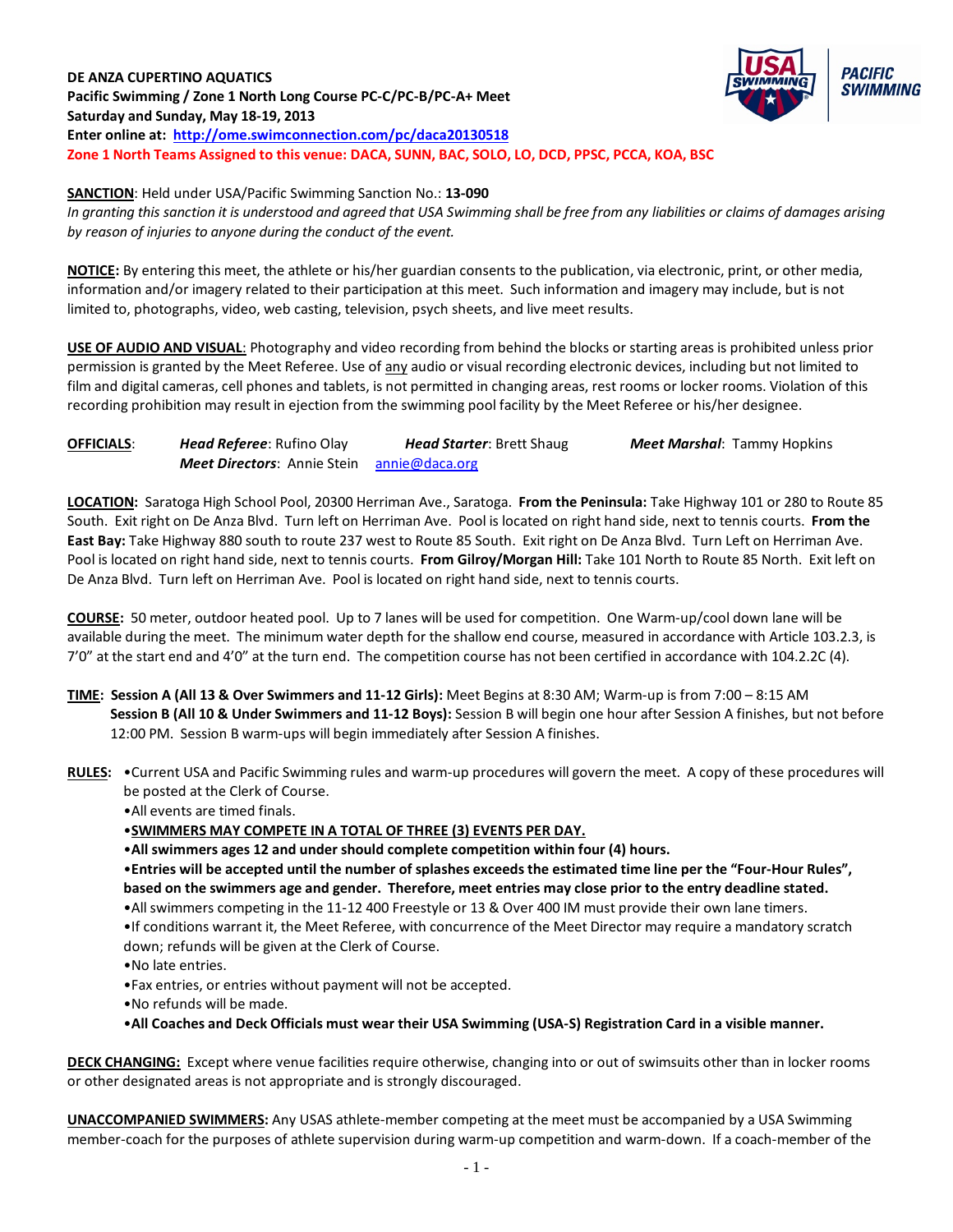athlete's USAS Club does not attend the meet to serve in said supervisory capacity, it is the responsibility of the swimmer or the swimmer's legal guardian to arrange for supervision by a USA Swimming member-coach. The Meet Director or Meet Referee may assist the swimmer in making arrangements for such supervision; however, it is recommended that such arrangements be made in advance of the meet by the athlete's USAS Club Member-Coach. The swimmer must be certified by a USA Swimming member coach as being proficient in performing a racing start or must start the race in the water. It is the responsibility of the swimmer or the swimmer's legal guardian to ensure compliance with this requirement.

**RESTRICTIONS:** •Smoking and the use of other tobacco and alcohol products is prohibited on the pool deck, in the locker rooms,

in the spectator seating area and in all areas used by swimmers during the meet and warm-up periods.

•Glass bottles are not allowed in all areas of the meet venue.

•Pets, not including guide dogs, are strictly prohibited in all areas of the meet venue.

**ELIGIBILITY: •**Swimmers must be current members of USA-S and enter their name and registration number on the meet

entry card as they are shown on their Registration Card. If this is not done, it may be difficult to match the swimmer with the registration and times database.

•The meet host must check all the swimmer registrations against the SWIMS Database and if not found to be registered, the Meet Director shall accept the registration at the meet (a \$10 surcharge will be added to the regular meet registration fee). Duplicate Registrations will be refunded by mail.

•Swimmers in the "A" Division must have at least the listed "PC-A" time standard. Swimmers in the "B" Division must have met at least the listed "PC-B" time standard and have not met the listed "PC-A" standard. All entry times slower than the listed "PC-B" time standard will be in the "C" Division.

### •**Entries with "NO TIME" will be accepted**.

•Entry times submitted for this meet will be checked against a computer database and may change in accordance with Pacific Swimming Entry Time Verification Procedures.

•Disabled swimmers are welcome to attend this meet and should contact the Meet Director or Meet Referee regarding special accommodations on the entry times and seeding per Pacific Swimming Policy.

•Swimmers 19 years and over may compete in 13 & Over events but may not receive awards.

•The Swimmers age will be the age of the swimmer on the first day of the meet.

**ENTRY PRIORITY: Zone 1N swimmers from DACA, SUNN, BAC, SOLO, LO, DCD, PPSC, PCCA, KOA, and BSC entering online must**  do so by 11:59 PM Wednesday, May 1<sup>st</sup> in order to receive priority acceptance to the meet. Surface mail entries must be **postmarked by Monday, April 29th in order to receive priority acceptance to the meet.** No swimmers other than those from DACA, SUNN, BAC, SOLO, LO, DCD, PPSC, PCCA, KOA, and BSC may enter the meet until the preference period has concluded.

After the Zone 1N preference period has concluded, entries from other Pacific Swimming Zones or other LSCs will be accepted on a first come first served basis until the number of splashes exceeds the estimated time line, per the "Four Hour Rule," based on the swimmers age and gender. All other online entries must be received by 11:59PM, Wednesday, May 8<sup>th</sup>, 2013. All surface mail entries must be postmarked by Monday, May  $6^{th}$ , 2012. Hand delivered entries must be received by 6:00 pm on Wednesday, May 8th, 2013. Hand entries can be delivered to the meet entries chair's address, which is listed below. **For confirmation of entries, a self-addressed stamped envelope or postcard must be provided.** See below for specific instructions for online and surface entries.

**ENTRY FEES:** \$2.75 per Individual event, plus a \$10.00 participation fee per swimmer to help defray meet expenses.

# **Option 1: Online Meet Entries:**

- 1. Using your browser go to: **http://ome[.swimconnection.](http://ome.swimconnection.com/pc/daca/20130518)com/pc/daca20130518**
- 2. Follow entry instructions:
	- a. Enter all swimmers
	- b. Make online credit card payment for meet entries at our secure site.
	- c. **You will receive confirmation of acceptance** into the meet at time of payment. This confirmation should be brought to the meet as proof of entry.

*Note: Entering the meet online is completely voluntary and is in no way required or expected in order to enter the meet. Swim Connection LLC charges a processing fee for this service equal to \$1 per swimmer plus 5% of the Entry Fees. Please note that the processing fee is a separate fee from the Entry Fees. If you do not wish to pay the processing fee, enter the meet using a mail entry.*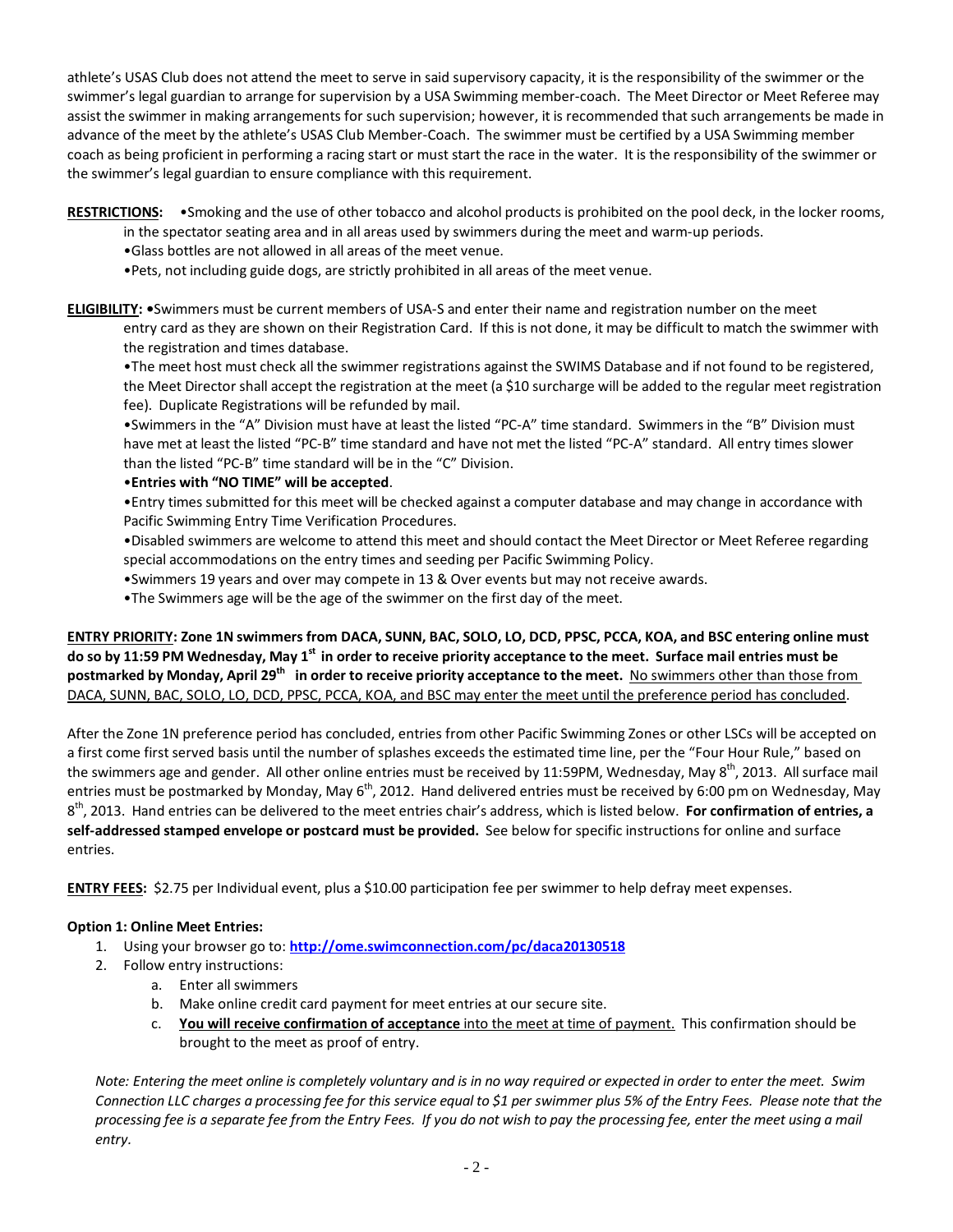#### **Option 2: Surface Mailed Entries:**

- 1. Entries must be on the attached Consolidated Entry Form. Complete a separate form for each swimmer using the best long course meters time for each event.
- 2. Make your check payable to **DACA,** and mail with entries to: DACA Meet Director

 1080 S. De Anza Blvd. San Jose, CA 95129

**CHECK-IN:** The meet will be deck seeded. Swimmers must check-in at the Clerk-of-Course. Close of check-in for all events shall be no more than 60 minutes before the estimated time of the start of the first heat of the event. No event shall be closed more than 30 minutes before the scheduled start of the session. Swimmers who do not check-in will not be allowed to compete in the event.

**SCRATCHES:** Swimmers who do not check-in will not be allowed to compete in the event. Any swimmers not reporting for or competing in an individual timed final event shall not be penalized.

**AWARDS:** Individual events will be awarded in the A, B, and C division. Ribbons for First through Eighth place will be given to the following age groups: 8 & Under, 9-10, 11-12, 13 & Over. Swimmers 19 years of age and older will not receive awards. "A" time medals will be given to swimmers achieving a new "PC – A" times, regardless of place achieved in the event. All awards must be picked up at the meet by coaches at the end of each session. Awards will not be mailed.

**ADMISSION:** Free. A two day program will be available for a reasonable fee.

**SNACK BAR:** A Snack Bar will be open each day.

**HOSPITALITY:** Generous and friendly hospitality provided for officials, coaches, and volunteers. Lunches will be available for officials and coaches.

**TIMERS:** All participating teams are expected to provide lane timers based upon the number of swimmers registered to swim each day. Team timing lanes will be assigned and coaches will be notified of assignments during the week prior to the meet.

**MINIMUM OFFICIALS:** Teams must follow Zone 1 North rules for providing officials. Each team must provide officials for each session according to the number of swimmers entered in that session, following the table below. Teams that do not provide sufficient officials must provide coaches to act in the place of officials.

| # of swimmers per team per | # of trained and certified officials |  |  |
|----------------------------|--------------------------------------|--|--|
| session                    | required                             |  |  |
| $0 - 24$                   |                                      |  |  |
| $25 - 50$                  |                                      |  |  |
| $51 - 75$                  |                                      |  |  |
| 76 - 100                   |                                      |  |  |
| 101 and up                 | 4 and up (1 for every 25 swimmers)   |  |  |

#### **EVENT SUMMARY:**

| <b>SATURDAY, MAY 18</b> |          |           |          | <b>SUNDAY, MAY 19</b> |          |        |          |
|-------------------------|----------|-----------|----------|-----------------------|----------|--------|----------|
| <b>8-UN</b>             | $9 - 10$ | $11 - 12$ | $13 - 0$ | 8-UN                  | $9 - 10$ | 11-12  | $13 - 0$ |
| 100 FR                  | 200 FR   | 100 FR    | 200 BK   | 50 FR                 | 100 FL   | 100 FL | 100 FL   |
| 50 FL                   | 50 FL    | 50 FL     | 100 FR   | 50 BR                 | 100 FR   | 200 IM | 200 FR   |
|                         | 100 BK   | 100 BK    | 200 FL   | 50 BK                 | 100 BR   | 50 BR  | 100 BR   |
|                         | 50 BR    | 200 BR    | 200 IM   |                       | 50 BK    | 200 BK | 100 BK   |
|                         | 50 FR    | 400 FR    | 50 FR    |                       | 200 IM   | 50 FR  | 400 IM   |

\***NOTE – ALL SWIMMERS IN THE 11 – 12 400 FREE AND 13 & OVER 400 IM MUST PROVIDE THEIR OWN TIMERS\***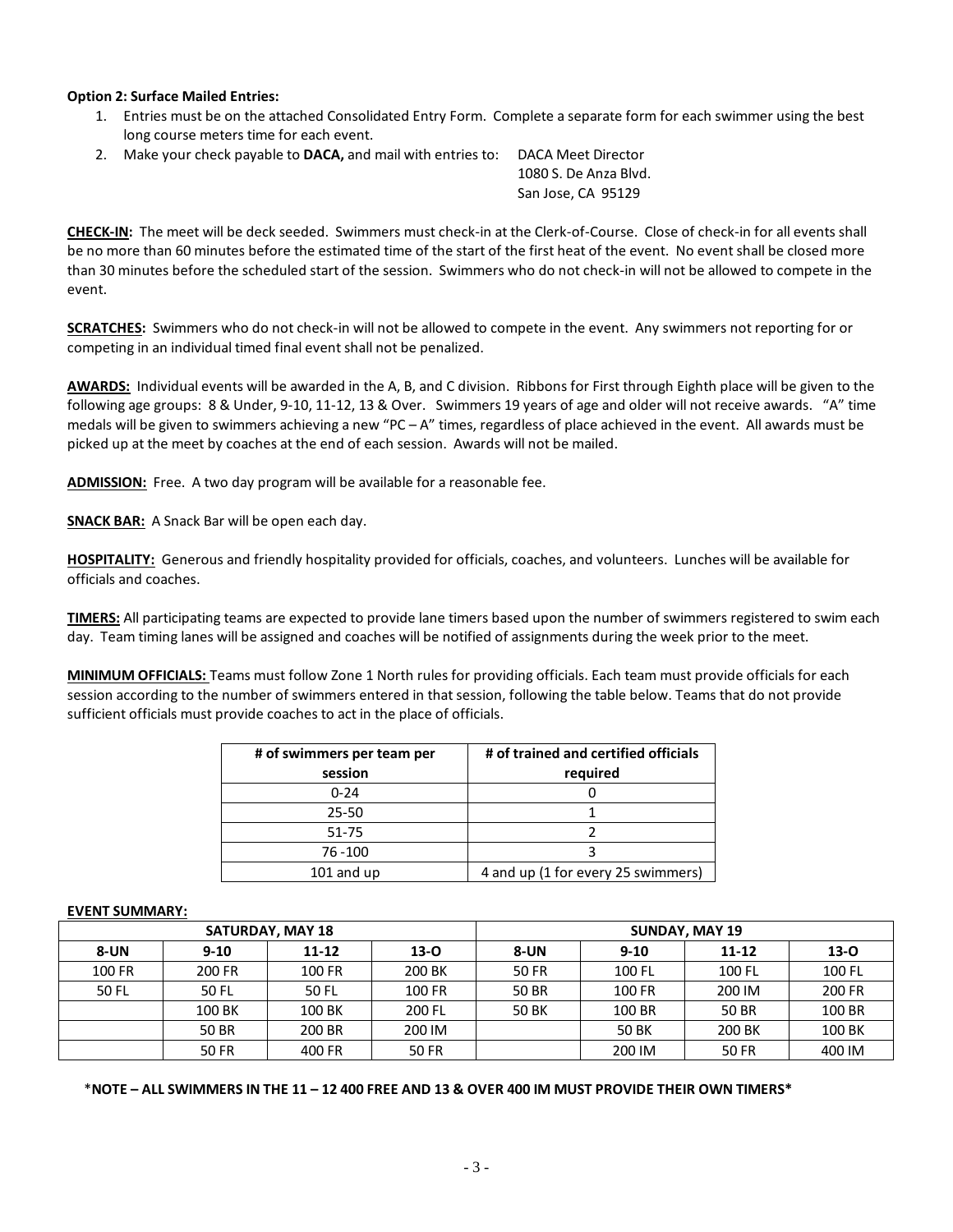| <b>EVENTS:</b> |  |
|----------------|--|
|                |  |

| Girls#                   | <b>Saturday Session A</b> | Boys# |
|--------------------------|---------------------------|-------|
| 1                        | 13 & Over 200 Back        | 2     |
| 3                        | $11 - 12$ 100 Free        | $-$   |
| 5                        | 13 & Over 100 Free        | 6     |
| 7                        | 11 – 12 50 Fly            |       |
| 9                        | 13 & Over 200 Fly         | 10    |
| 11                       | 11-12 100 Back            |       |
| 13                       | 13 & Over 200 IM          | 14    |
| 15                       | 11-12 200 Breast          |       |
| 17                       | 13 & Over 50 Free         | 18    |
| 19                       | $11 - 12$ 400 Free        | --    |
|                          |                           |       |
| Girls#                   | <b>Saturday Session B</b> | Boys# |
| 21                       | 9-10 200 Free             |       |
|                          |                           | 22    |
| 23                       | 8 & Under 100 Free        | 24    |
| $\overline{\phantom{a}}$ | 11-12 100 Free            | 26    |
| 27                       | $9 - 1050$ Fly            | 28    |
| 29                       | 8 & Under 50 Fly          | 30    |
| $\overline{\phantom{a}}$ | 11 – 12 50 Fly            | 32    |
| 33                       | $9 - 10 100$ Back         | 34    |
| --                       | 11 – 12 100 Back          | 36    |
| 37                       | 9 - 10 50 Breast          | 38    |
| --                       | 11-12 200 Breast          | 40    |
| 41                       | $9 - 1050$ Free           | 42    |
| --                       | $11 - 12$ 400 Free        | 44    |

| Girls #                  | <b>Saturday Session A</b> | Boys#                    | Girls#                   | <b>Sunday Session A</b> | Boys #                   |
|--------------------------|---------------------------|--------------------------|--------------------------|-------------------------|--------------------------|
| $\mathbf{1}$             | 13 & Over 200 Back        | $\overline{2}$           | 45                       | 11-12 100 Fly           | $\overline{\phantom{a}}$ |
| 3                        | $11 - 12$ 100 Free        | $-$                      | 47                       | 13 & Over 100 Fly       | 48                       |
| 5                        | 13 & Over 100 Free        | 6                        | 49                       | $11 - 12200$ IM         | ⊷                        |
| $\overline{7}$           | $11 - 1250$ Fly           | $\overline{\phantom{a}}$ | 51                       | 13 & Over 200 Free      | 52                       |
| 9                        | 13 & Over 200 Fly         | 10                       | 53                       | $11 - 1250$ Breast      | $\overline{\phantom{a}}$ |
| 11                       | $11 - 12$ 100 Back        | $\overline{\phantom{a}}$ | 55                       | 13 & Over 100 Breast    | 56                       |
| 13                       | 13 & Over 200 IM          | 14                       | 57                       | $11 - 12$ 200 Back      | $\overline{\phantom{a}}$ |
| 15                       | $11 - 12$ 200 Breast      | $\overline{\phantom{a}}$ | 59                       | 13 & Over 100 Back      | 60                       |
| 17                       | 13 & Over 50 Free         | 18                       | 61                       | $11 - 1250$ Free        | $\overline{\phantom{a}}$ |
| 19                       | $11 - 12$ 400 Free        | $\overline{\phantom{a}}$ | 63                       | 13 & Over 400 IM        | 64                       |
|                          |                           |                          |                          |                         |                          |
| Girls#                   | <b>Saturday Session B</b> | Boys#                    | Girls#                   | <b>Sunday Session B</b> | Boys #                   |
| 21                       | $9 - 10200$ Free          | 22                       | $-$                      | $11 - 12$ 100 Fly       | 66                       |
| 23                       | 8 & Under 100 Free        | 24                       | 67                       | $9 - 10 100$ Fly        | 68                       |
| $- -$                    | $11 - 12$ 100 Free        | 26                       | 69                       | 8 & Under 50 Free       | 70                       |
| 27                       | $9 - 1050$ Fly            | 28                       | $\overline{\phantom{a}}$ | $11 - 12200$ IM         | 72                       |
| 29                       | 8 & Under 50 Fly          | 30                       | 73                       | $9 - 10100$ Free        | 74                       |
| $- -$                    | $11 - 1250$ Fly           | 32                       | 75                       | 8 & Under 50 Breast     | 76                       |
| 33                       | $9 - 10 100$ Back         | 34                       | $\overline{\phantom{a}}$ | $11 - 1250$ Breast      | 78                       |
| $- -$                    | $11 - 12$ 100 Back        | 36                       | 79                       | $9 - 10 100$ Breast     | 80                       |
| 37                       | $9 - 1050$ Breast         | 38                       | 81                       | 8 & Under 50 Back       | 82                       |
| $- -$                    | $11 - 12$ 200 Breast      | 40                       | $\overline{\phantom{a}}$ | $11 - 12$ 200 Back      | 84                       |
| 41                       | $9 - 1050$ Free           | 42                       | 85                       | $9 - 1050$ Back         | 86                       |
| $\overline{\phantom{a}}$ | $11 - 12$ 400 Free        | 44                       | $\overline{\phantom{a}}$ | $11 - 1250$ Free        | 88                       |
|                          |                           |                          | 89                       | $9 - 10200$ IM          | 90                       |